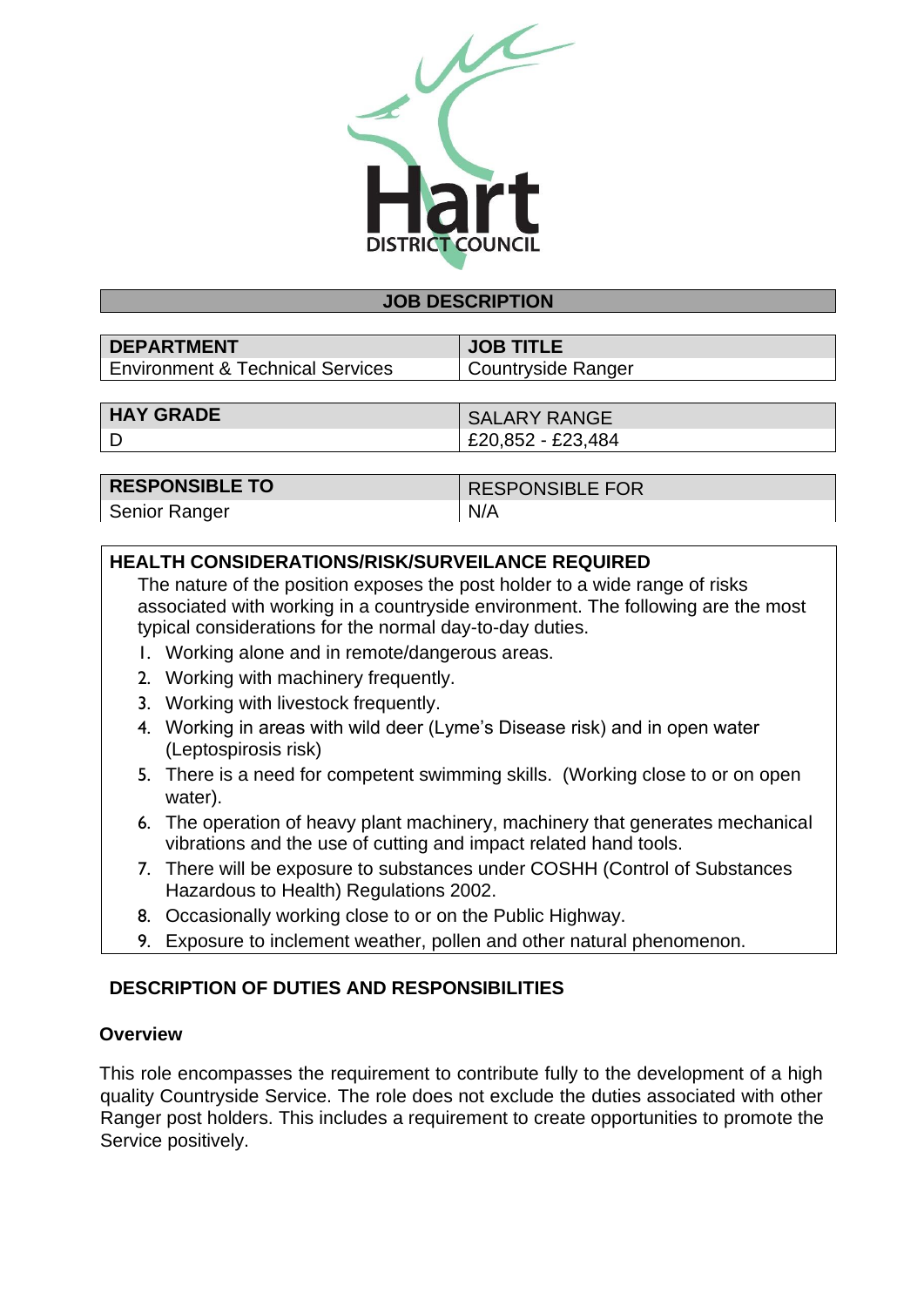- To provide a role in the successful delivery of the Council's conservation programmes.
- To exhibit commitment to the personal and professional development of self, by participating in appropriate training /developmental activities.
- Make a positive contribution to the Council's core values by being helpful, approachable, responsive and taking ownership of challenges and problems, while making customers feel warm, welcome, wanted and cared for.

## **Dimensions of Job**

- To work efficiently and effectively either individually or as part of a team to meet tight deadlines, working under pressure when needed.
- To be available to work on Bank Holidays, evenings, and weekends as required.
- To work outdoors as required.
- To be on an emergency call-out roster.
- To possess good communication skills (oral and written).
- To display good presentation and interpretative skills.
- To be skilled and competent in personal planning.
- To be able and competent within computer literacy.
- To display creativity, flexibility and initiative.

# **Key Contacts/Communication Links**

## **Internal**

- Member of Countryside Service
- Councillors
- Officers of the Council

## **External**

- Community and Voluntary Groups
- The General Public
- Media via line manager
- Schools
- Agencies
- Other Local Authorities
- Contractors
- Landowners
- Grazier

## **Key Responsibilities/Specific Duties**

- 1. You will be working with the Senior Rangers, the individual site Rangers and other HDC Officers.
	- 1.1. Being available for "call-out" duties across the area and out of normal office hours.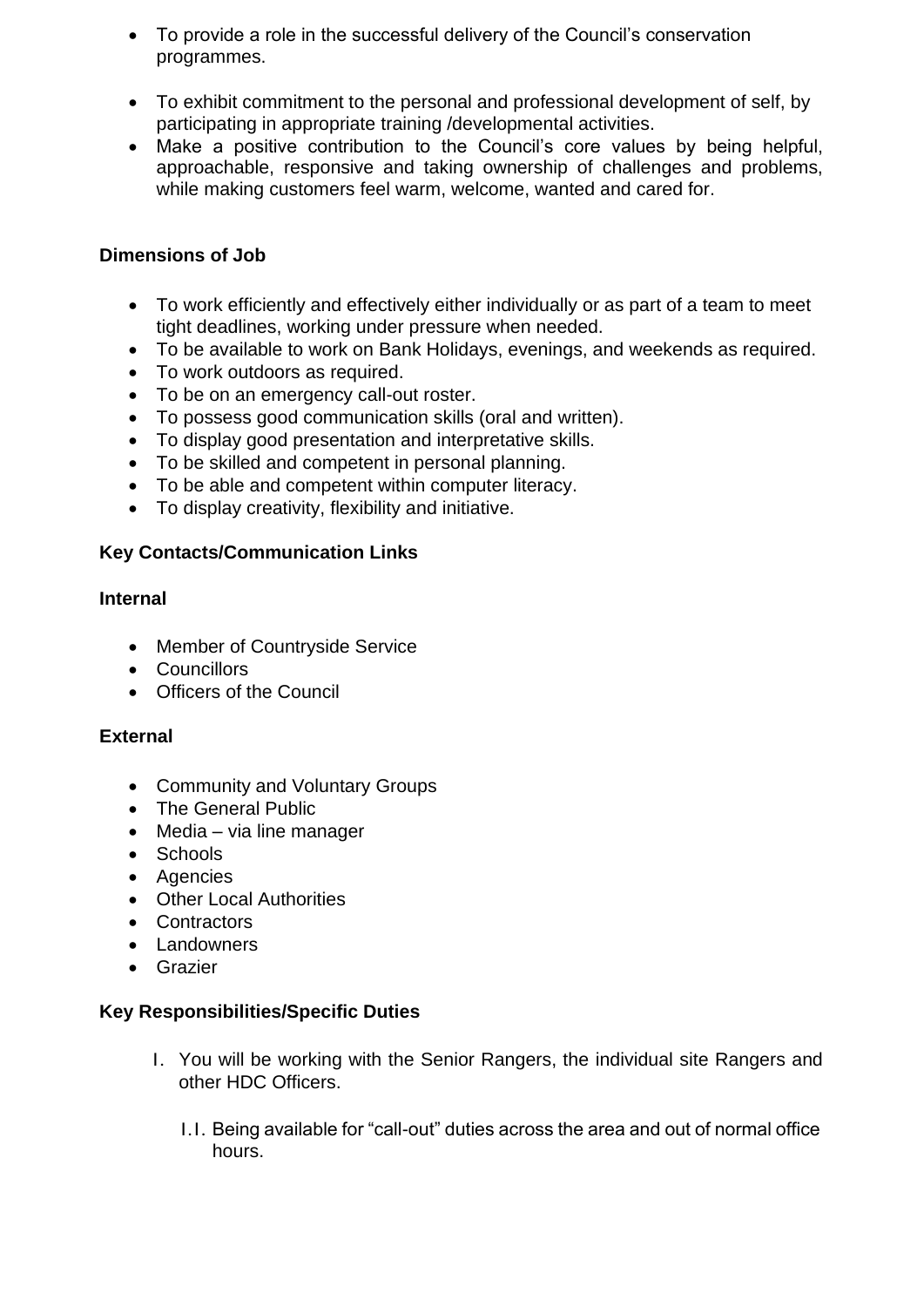- 1.2. Ensuring that all legal obligations are fulfilled and best practice followed in a cost effective manner.
- 2. You will be working with the Senior Rangers, the individual site Rangers and other HDC Officers to manage conservation & amenity areas. This will include:
- 3. Providing support for all Countryside Rangers / Services activities as required.
- 4. Undertaking and assisting with the countryside estate management and practical conservation tasks as indicated by the Senior Rangers.
- 5. Up-keeping the countryside sites in accordance with the site management plans or as required by the Senior Rangers.
- 6. Monitoring the condition and quality of on-site facilities and reporting of faults to the Senior Rangers.
- 7. Supervising guided walks and educational events for schools and other parties where appropriate.
- 8. Working to all relevant Health and Safety legislation plans and procedures, including carrying out risk assessments and safety plans for all parts of your normal working environment.
- 9. Promoting public enjoyment and understanding of the countryside by assisting with events, guided walks and the provision of interpretation materials. Organising and assisting / supervising volunteer events for the general public where appropriate.
- 10. Assisting in a programme of environmental monitoring to enable information gathering relating to access, visitor management and conservation strategies.
- 11. Attending various professional training/educational courses as part of your personal development programme.
- 12. Assisting in publicising and promoting the work of the team, liaising with the Marketing & Education Ranger and / or the Council's Press / Marketing Officer.
- 13. Working in a customer-focused manner in accordance with adopted procedures and good practice. To provide high levels of customer service for our residents, staff, managers and external partners, so that they are made to feel warm, welcome, wanted and cared for.
- 14. To promote the HART values at all times by being helpful, approachable, responsive and taking ownership of challenges and problems to ensure they are dealt with appropriately.
- 15. Where a post involves working with members of the public, the post holder has a responsibility to be vigilant in identifying potential safeguarding issues and conduct themselves in a manner that protects both themselves and members of the public.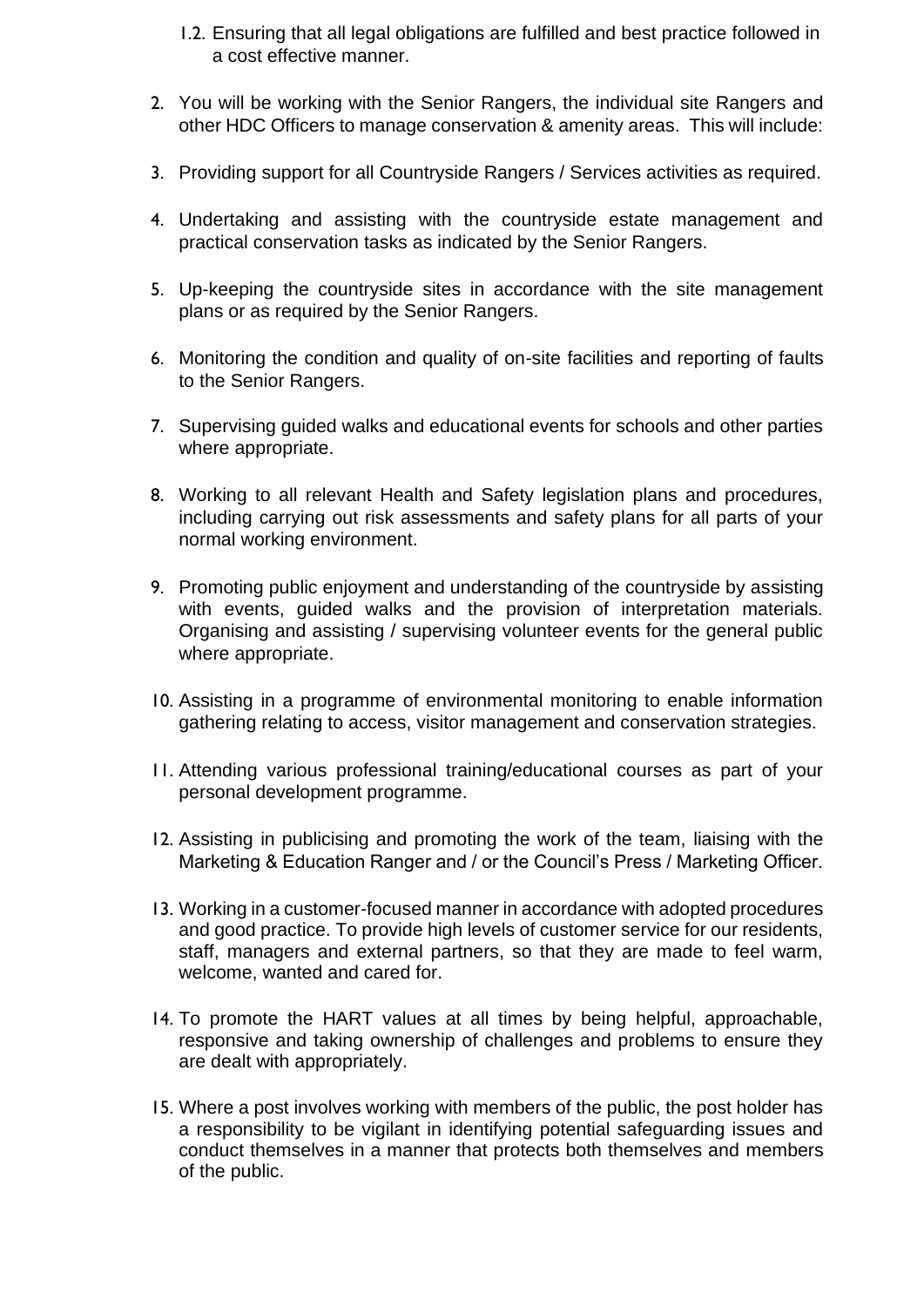16. To provide high levels of customer service for our residents, staff, managers and external partners, so that they are made to feel warm, welcome, wanted and cared for.

17. To promote the HART values at all times by being helpful, approachable, responsive and taking ownership of challenges and problems to ensure they are dealt with appropriately.

18. Any other duties as may be considered appropriate for this post.

## **STANDARD CLAUSES**

- To work in an internal and external customer related way in accordance with the Council's core HART values, and in accordance with adopted procedures and good practice.
- To assist in/manage the identification, development and implementation of Manual and Information Technology systems and procedures.
- To comply with the Council's Equal Opportunities policy, Code of Conduct and other relevant policy, procedures and legislation.
- To comply with and/or ensure compliance with the Council Data Protection Policies and the Data Protection Act and other relevant legislation.
- All employees have a responsibility to ensure they take a vigilant approach at all times to safeguard members of the public, colleagues and themselves and that they follow adopted procedures and good practice to aid in the identification and effective reporting of any safeguarding concerns.
- In the event of a Civil Emergency to take on any new roles and responsibilities allocated by Leadership Team, and to be available to undertake any training that maybe required to fulfil this role.

Hart District Council's Safety Policy and other safety procedures and guidelines are deemed part of this job description. Employees must look after their own health, safety and welfare and be mindful of other persons who may be affected by their acts. Employees must co-operate and comply with management instructions regarding Health and Safety issues and report all accidents, incidents and problems as soon as practicable to their supervisor, manager or other senior members of staff available.

The responsibilities outlined above cannot totally encompass or define all tasks which may be required of the post holder. The outline of responsibilities given above may, therefore, vary from time to time without materially changing either the character or level of responsibility or grade.

Job Description Revised (Date) 2018

Hay Job Evaluated (Date)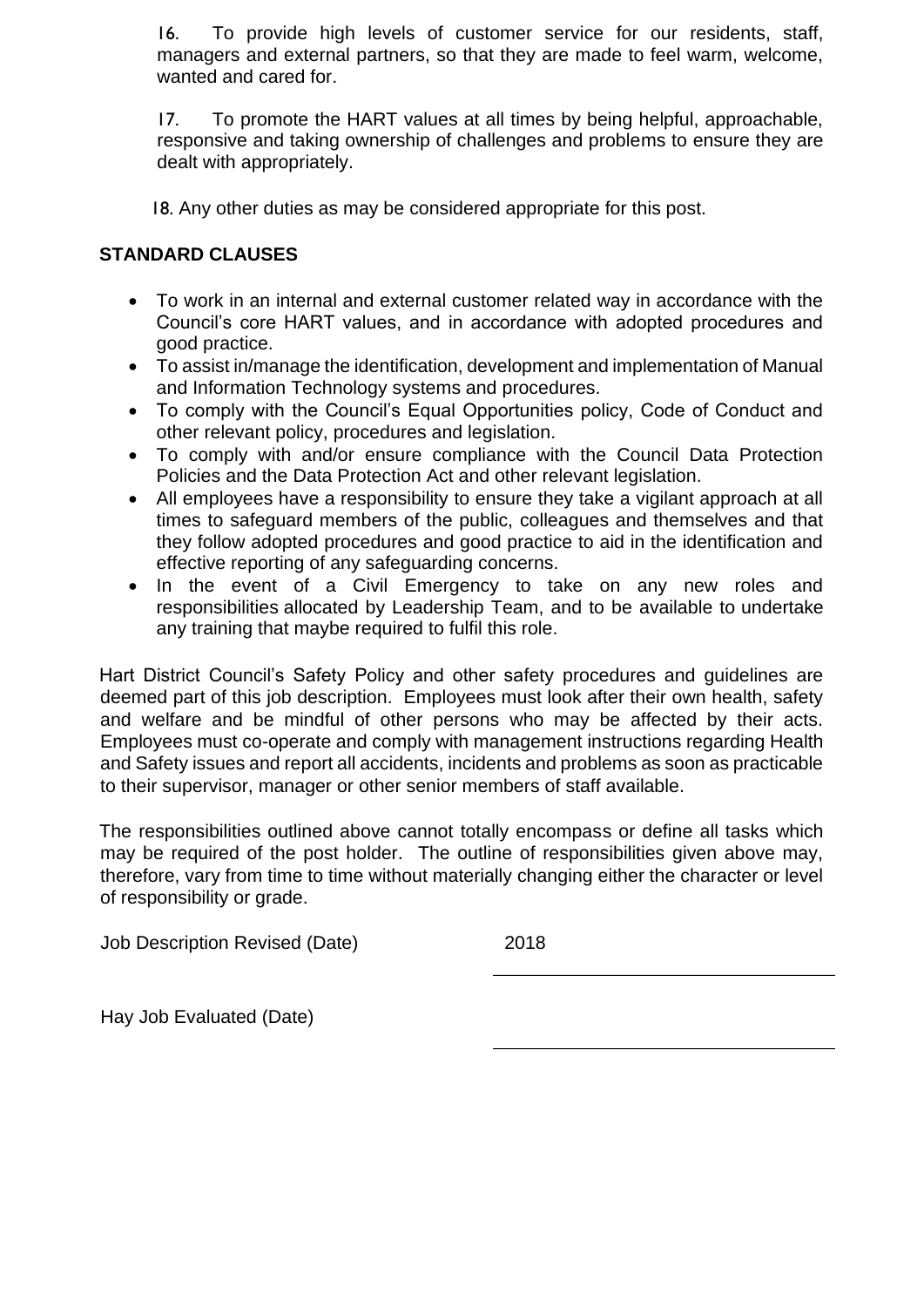

#### **PERSON SPECIFICATION**

#### **POST: Countryside Ranger**

#### *The HART Core Values:*

Hart District Council aims to recruit candidates who are committed to delivering our core values. It is our aim that customers should feel warm, welcome, wanted and cared for when they are interacting with our services. To achieve that, all staff are expected to be helpful, approachable, responsive, and to take ownership, to ensure challenges, problems or enquiries are dealt with and appropriately concluded.

This person specification sets out what we are looking for when recruiting to the above post. The essential and desirable attributes we are seeking for this role are set out below:

| <b>CRITERIA</b>                            | <b>ATTRIBUTES</b>                                                                                                                                                                             | <b>ESSENTIAL</b><br>(E)<br><b>OR</b><br><b>DESIRABLE</b><br>(D) | <b>METHOD OF</b><br><b>MEASUREMENT</b><br>e.g. Interview,<br><b>Application Form</b> |
|--------------------------------------------|-----------------------------------------------------------------------------------------------------------------------------------------------------------------------------------------------|-----------------------------------------------------------------|--------------------------------------------------------------------------------------|
| <b>EDUCATION/</b><br><b>QUALIFICATIONS</b> | A Diploma or equivalent in a<br><b>Countryside Management</b><br>discipline or other relevant<br>subject. Will consider Further<br>Education qualification with<br>relevant works experience. | D                                                               | Application form                                                                     |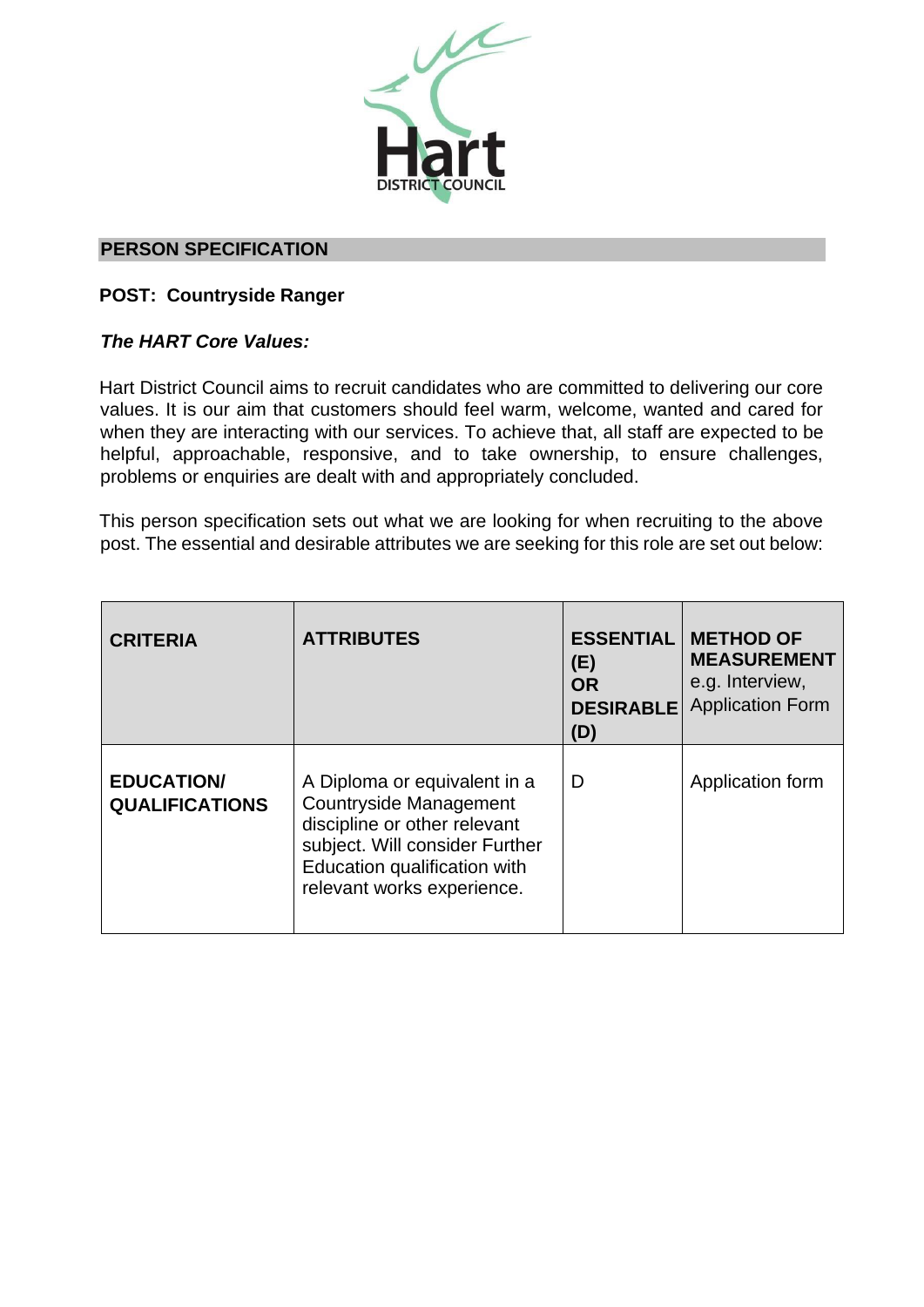| <b>EXPERIENCE/</b><br><b>KNOWLEDGE</b> | Experience of operating hand<br>held power tools such as<br>chainsaws and brush cutters.<br>Knowledge of practical and<br>mechanical works on sites of<br>nature conservation value. | E<br>E | Application form /<br>Interview.<br>Application form /<br>Interview |
|----------------------------------------|--------------------------------------------------------------------------------------------------------------------------------------------------------------------------------------|--------|---------------------------------------------------------------------|
|                                        | A good practical ability to plan<br>and undertake various<br>conservation tasks                                                                                                      | E      | Application form /<br>Interview                                     |
|                                        | A basic understanding of the<br>legal requirements relevant for<br>the                                                                                                               | Е      | Application form /<br>Interview                                     |
|                                        | post, including current health<br>and safety legislation.                                                                                                                            |        |                                                                     |
|                                        | Experience of working with<br>Volunteers                                                                                                                                             | D      | Application form /<br>Interview                                     |
| <b>SKILLS AND</b><br><b>ABILITIES</b>  | Good customer facing skills.                                                                                                                                                         | Е      | Application form /<br>Interview                                     |
|                                        | IT literate and knowledgeable.                                                                                                                                                       | Ε      | Application form /                                                  |
|                                        | To be able to work effectively as<br>part of a dynamic team.                                                                                                                         | Е      | Interview<br>Application form /<br>Interview                        |
|                                        | To be able to motivate and<br>inspire, self and those around<br>you.                                                                                                                 | D      | Application form /<br>Interview                                     |
|                                        | To be able to communicate and<br>relay information in a clear and<br>concise manner.                                                                                                 | Ε      | Application form /<br>Interview                                     |
|                                        | Literate, numerate and accurate.                                                                                                                                                     | Ε      | Application form /<br>Interview                                     |
|                                        | Ability to make customers feel<br>warm, wanted, welcome and<br>cared for.                                                                                                            | Е      | Interview                                                           |
|                                        | Ability to take ownership of<br>tasks, challenges and problems                                                                                                                       | Е      | Interview                                                           |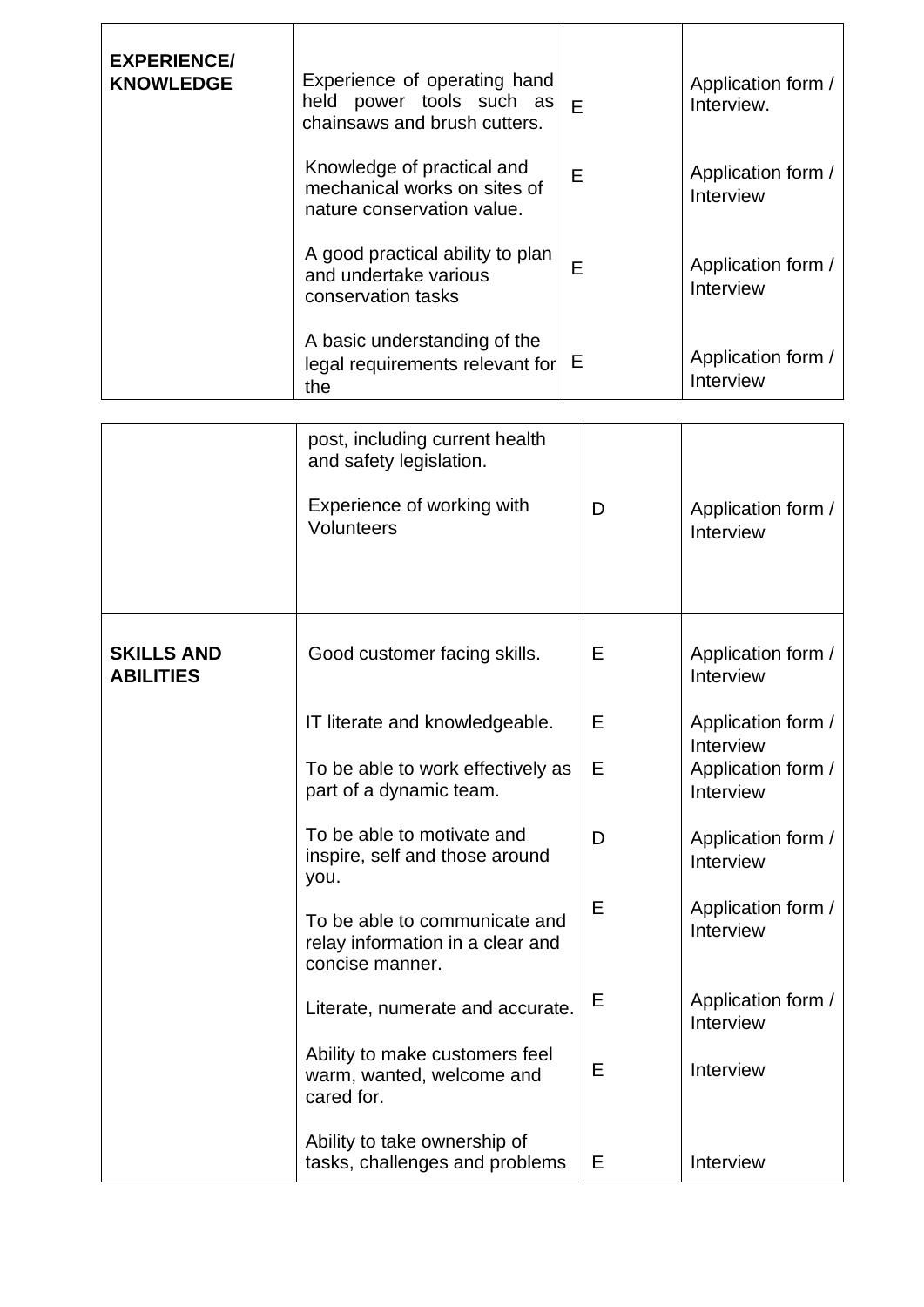|                                                         | to achieve an appropriate<br>outcome.                                                                                                                                                                                                                                                                                                                                                                                                                                 |        |                        |
|---------------------------------------------------------|-----------------------------------------------------------------------------------------------------------------------------------------------------------------------------------------------------------------------------------------------------------------------------------------------------------------------------------------------------------------------------------------------------------------------------------------------------------------------|--------|------------------------|
| <b>PERSONAL</b><br><b>QUALITIES/</b><br><b>APTITUDE</b> | Positive, professional attitude<br>and are happy to roll up your<br>sleeves until the task is done,<br>finding outcomes that<br>residents/elected members or<br>the organisation want.<br>Developing and building<br>positive work relationships,<br>recognising that everyone in<br>the organisation contributes<br>and everyone, no matter their<br>seniority, deserve to be<br>treated with respect.<br>Being innovative and creative<br>searching for alternative | E<br>E | Interview<br>Interview |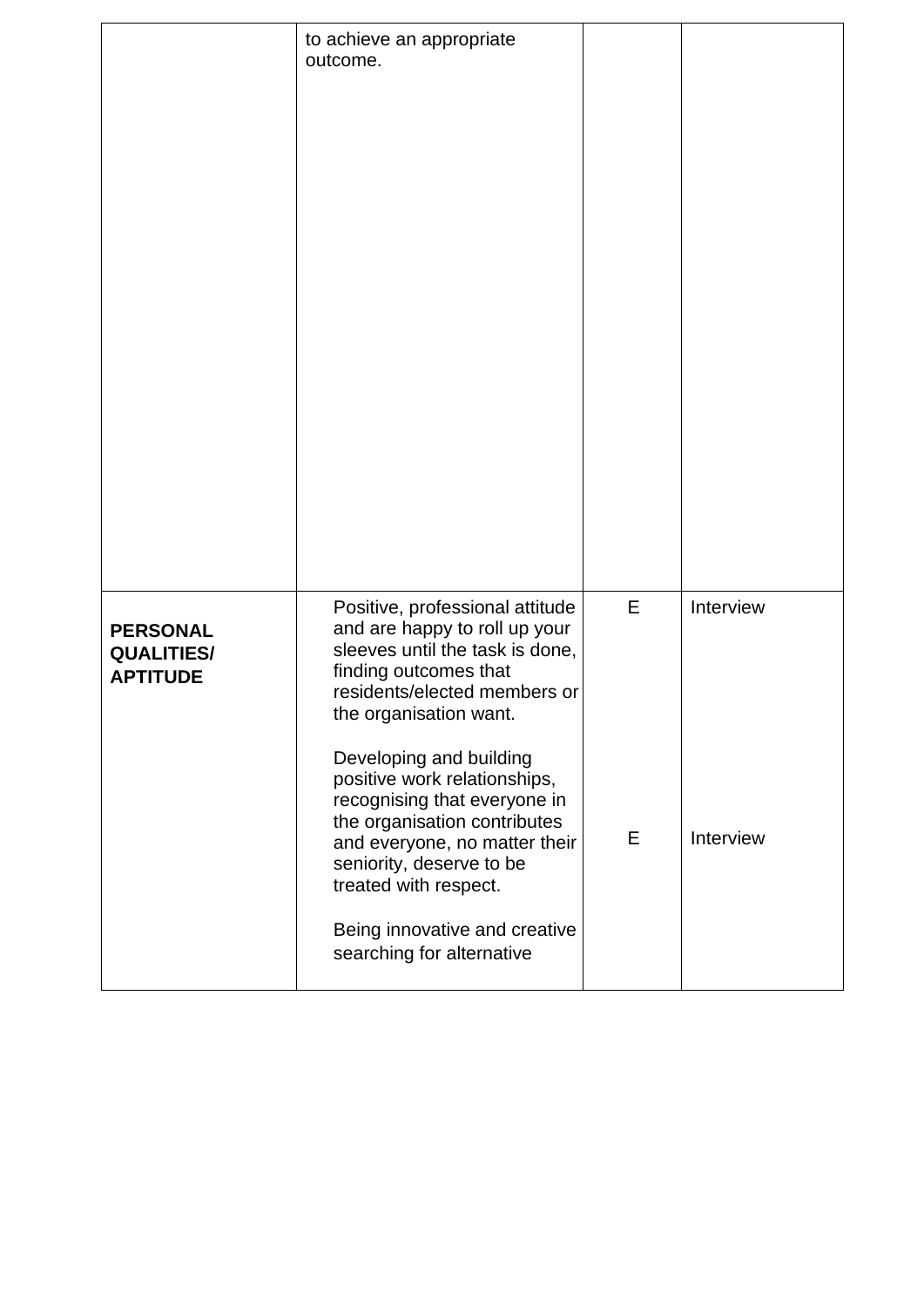|                                       | solutions and being<br>personally accountable for<br>your own actions and those<br>of your team. Looking for<br>opportunities to keep your<br>skills and knowledge<br>updated.                                                                                       | E | <b>Application Form</b><br>& Interview |
|---------------------------------------|----------------------------------------------------------------------------------------------------------------------------------------------------------------------------------------------------------------------------------------------------------------------|---|----------------------------------------|
|                                       | Take the initiative in using<br>change to improve services,<br>and genuinely listening to<br>staff, stakeholders and<br>elected members, identifying<br>areas for improvement and<br>making sure these are<br>implemented.                                           | E | Interview                              |
|                                       | Be friendly, fair and easy to<br>work with. Showing honesty,<br>sincerity and integrity in all<br>matters recognising that you<br>may need to use different<br>approaches to communicate<br>effectively with different<br>people to help aid their<br>understanding. | E | Interview                              |
|                                       | A person with strong<br>achievement drive, who<br>demonstrates the highest<br>level of personal credibility,                                                                                                                                                         | Е | Interview                              |
|                                       | integrity and reliability.<br>Commitment to professional<br>and personal development.                                                                                                                                                                                | Ε | <b>Job Application</b>                 |
|                                       | Ability to manage own time.                                                                                                                                                                                                                                          | E | Interview                              |
|                                       | Commitment to delivering the<br>best possible services for<br>residents, and internal and<br>external customers.                                                                                                                                                     | E | Interview/Job<br>Application           |
| <b>MISCELLANEOUS</b><br>/OTHER        | <b>Full Driving Licence</b>                                                                                                                                                                                                                                          | Ε | Application form                       |
| <b>WORKING</b><br><b>REQUIREMENTS</b> | The ability to pull trailers<br>(Category BE).                                                                                                                                                                                                                       | D | Application form                       |
|                                       | Flexible working hours, including<br>weekend and bank holidays.                                                                                                                                                                                                      | E | Interview.                             |
|                                       | <b>Competent Swimmer</b>                                                                                                                                                                                                                                             | E | Interview                              |